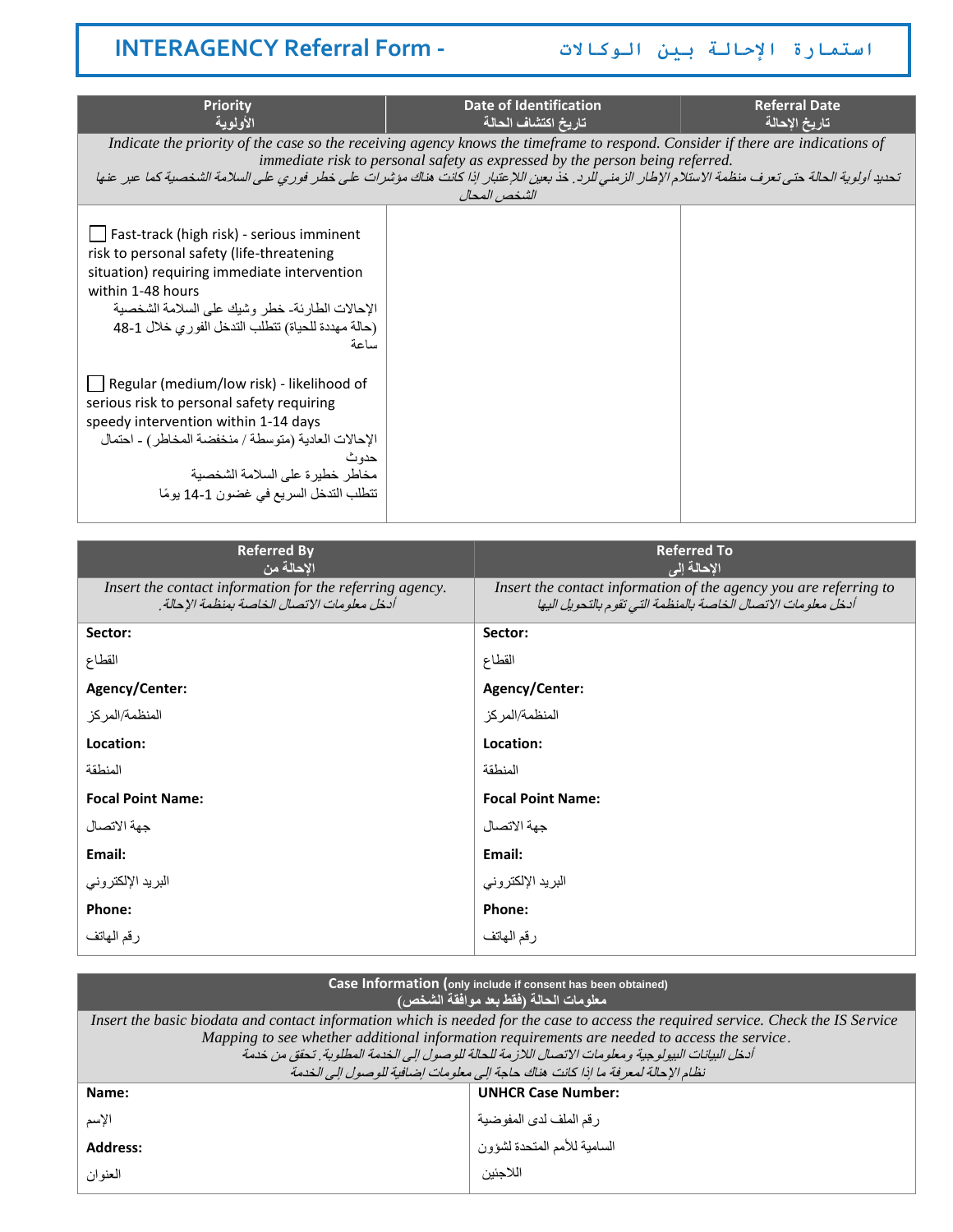| Age:                    |
|-------------------------|
| العمر                   |
| Gender: F/M/Other       |
| الجندر : مرأة/رجل/متنوع |
| Disability: Y/N         |
| احتياجات خاصة: نعم لا   |
| <b>Nationality:</b>     |
| الجنسية                 |
|                         |
|                         |
|                         |

|                                                                     | معلومات عن مقدم الرعاية  اذا كان الشخص قاصرا (عمره أقل من 18 سنة) (Caregiver information (when case is a minor (below 18 years |
|---------------------------------------------------------------------|--------------------------------------------------------------------------------------------------------------------------------|
| <b>Name of Caregiver:</b>                                           | fgfd                                                                                                                           |
| اسم مقدم(ة) الر عاية                                                |                                                                                                                                |
| <b>Relationship to Child:</b>                                       |                                                                                                                                |
| صلة القرابة بالطفل(ة)                                               |                                                                                                                                |
| <b>Address:</b>                                                     |                                                                                                                                |
| العنوان                                                             |                                                                                                                                |
| Phone:                                                              |                                                                                                                                |
| رقم المهاتف                                                         |                                                                                                                                |
| Caregiver informed of the referral? $\Box$ Yes $\Box$ No (If        |                                                                                                                                |
| no, explain)                                                        |                                                                                                                                |
| هل تم تبليغ مقدم(ة) الرعاية عن هذهِ الإحالة؟ [ ] نعم [ كلا (اذا كان |                                                                                                                                |
| الجواب كلا، الرجاء الشرح)                                           |                                                                                                                                |
|                                                                     |                                                                                                                                |

### **Needs for specific services and assistance اإلحتياجات الخاصة**

*Indicate the service/s which you are referring for. Please refer to the IS Service Mapping to ensure the service is available and the case meets the eligibility requirements for the service.* حدد الخدمة| التي تشير اليها. يرجى الرجوع إلى نظام الإحالة للتأكد من أن الخدمة متاحة وأن الحالة تفي بمتطلبات الأهلية للخدمة.

**Child Protection:** This can include children with specific needs, survivors of/ children at risk of abuse, neglect or violence, children taking care of siblings alone, child head of household, separated or unaccompanied children, children at risk of/early marriage, children engaged in the worst form of child labour – e.g. street-based, exploitative or physically dangerous work.

حماية الطفل: يمكن أن تشمل الأطفال ذوي الاحتياجات الخاصة، ناجين / أو المعرضين للإساءة أو الإهمال/العنف ، المسؤولين عن رعاية أشقائهم من دون وصي، .. .<br>رب(ة) الأسرة، المنفصلين عن الأهل البيولوجيين/ غير المصحوبين من قبل وصي قانوني، المستخدمين في أسوأ أشكال عمالة الأطفال والمعرضين لخطر الزواج المبكر-**.** į Ş **.** . Ĵ على سبيل المثال: عمل الأطفال في الشوارع، والعمل الاستغلالي، والعمل الخطير جسديا، وما إلى ذلك į ś

**SGBV** (Prevention and response including safe spaces and psychosocial support): This can include survivor/ at risk of physical and/or psychological violence, abuse or neglect, exploitation, early marriage, tracking .

العنف المبني على أساس النوع االجتماعي <mark>(خدمات الوقاية والاستجابة للعنف المبني على أساس النوع االجتماعي): يمكن أن يشمل الناجي(ة) / المعرض(ة)</mark> ś لخطر العنف الجسدي و / أوالعنف النفسي، الإساءة أو الإهمال، الإستغلال، والزواج المبكر الخ. Ş

**Legal:** This can include family members arrested / detained / at risk of deportation, or in need of mediation with landlord, employer, service provider or support for other legal issues (i.e. residency, birth or marriage registration).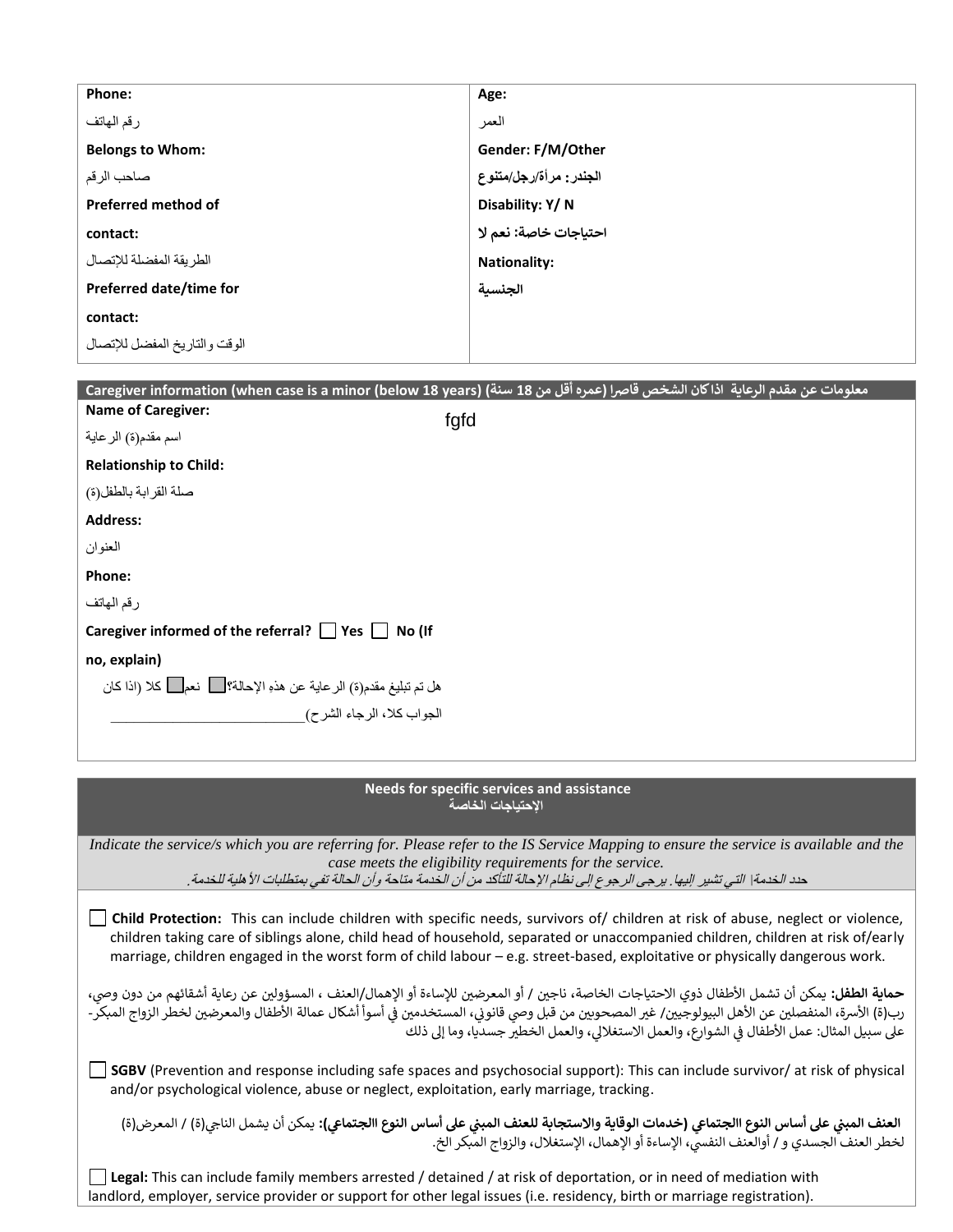**قانونية:** يمكن أن يشمل أفراد الأسرة الموقوفين / المعتقلين / الصادر بحقه(ا) أمر مغادرة، في حاجة إلى الوساطة مع مالك الأرض/البيت أو صاحب العمل أو مزود Ĵ ֦֧֢֦֧֦֧֦֧֦֧֦֧֚֚֡֜֜֜֜֜ الخدمة أو الحاجة إلى الدعم الفردي في المسائل القانونية (أي تسجيل الإقامة أو الولادة أو الزواج). Ĵ į

**Protection:** This can include persons with specific needs, such as older person or person with disability or person with serious medical condition unable to care for self and/or lacking a caregiver, single parent caring for dependents (<18 years or adult who needs a caregiver), persons facing specific protection risks (e.g. risk of eviction, security incident or harassment).

ا**لحماية:** يمكن أن يشمل الشخاص الذين لديهم احتياجات خاصة كالمسنين، أو الشخص ذو الإعاقة الذي يفتقر إلى مقدم الرعاية و / أو غير قادر(ة) على رعاية نفسه، والأفراد الذين يواجهون مخاطر حماية معينة (مثل خطر الإبعاد، المضايقة من قبل أفراد المجتمع / السلطات، وغيرها).

**Basic Assistance:** This can include complaints and support needs related to lost/exceeded PIN, lost card, mistreatment by bank staff, card malfunction, concerns related to exclusion from cash/food, persons in need of Core Relief Items/Non-Food Items (referrals are not accepted for multi-purpose cash)

المساعدة الأساسية/المساعدة الغذائية: يمكن أن تشمل ارقام التعريف الشخصى المفقودة، البطاقة المفقودة، سوء المعاملة من قبل موظفى البنك، عطل فى Ş Ĵ ֦֧֢֦֧֦֧֦֧֚֚֡֜֜֜ , البطاقة، المخاوف المتعلقة بالاستبعاد من المساعدة النقدية/الغذائية، في حاجة إلى مواد الإغاثة الأساسية / المواد غير الغذائية (لا يتم قبول الإحالات للمساعدات ì ֦֧֦֧֦֧֦֧֦֧֦֧֦֦֚֚֚֚֡֜֜֜֜֜֜֜֝֜֜֜֞ النقدية المتعددة الأغراض)

**Food Security and Agriculture:** This can include lost PIN, lost card, mistreatment by bank staff, card malfunctioning, concerns related to exclusion from cash/food; it can also include most vulnerable individuals or households (a) willing to enrol in short term vocational trainings (b) willing to engage in agricultural seasonal/casual labour. For non-Lebanese terms and conditions apply as per the Lebanese laws, rules & regulations. Syrians are limited to work in the sectors specified by MOL decisions.

ا**لأمن الغذائي والزراعة**: يمكن أن يشمل ذلك فقدان رقم التعريف الشخصي ، أو البطاقة المفقودة ، أو سوء المعاملة من قبل موظفي البنك ، أو خلل في البطاقة ،<br>. **ي**  Ĵ ֦֧֢֦֧֦֧֦֧֚֚֡֜֜ ; . فمن الحدي والرزاعا ، يسل التقد / الغذاء ؛ يمكن أن يشمل أيضًا الأفراد أو الأسر الأكثر ضعفًا (أ) الراغبين في الالتحاق بالتدريب المهني القصير المدى (ب)<br>الحالات المتعلقة بالاستبعاد من النقد / الغذاء ؛ يمكن أن يشمل أيضًا الأ Ĵ ֦֧֦֧֦֧֦֧֦֧֚֚֡֜֜֜ الراغبين في العمل الزراعي الموسمي/ العرضي. تطبق الشروط والأحكام على عير اللبنانيين حسب القوانين والقواعد اللبنانية. يقتصر العمل في السوريين القطاعات ś ֦֧֢֦֧֦֧֦֧֚֚֡֜֜ Ş ֪֪֚֡֓֓֡֓֓֡֬֓֓֡֬֓֓֓֡֬֓֓֡֬֝֓֡֬֝֓֓֡֬ التي تحددها قرارات وزارة العمل.

**Health:** This can include individuals in need of specialized mental health services and individuals in need of hospital care (not otherwise covered by UNHCR/NEXTCARE).

ا**لصحة:** يمكن أن تشمل الأفراد الذين يحتاجون إلى خدمات الصحة العقلية المتخصصة والأفراد الذين يحتاجون إلى الرعاية فى المستشفيات (الذين لا تشملهم Ĵ ֦֧֢֦֧֦֧֦֧֚֚֡֜֜֜ تغطية من قبل المفوضية السامية للأمم المتحدة لشؤون اللاجئين/ NEXTCARE).

**Education:** It can include a child not attending school or at risk of dropping out from school, or community learning spaces, rejected enrolment of child by public school. It also includes children and youth who have special needs in need for learning support or referral to specialized services.

ا**لتعليم:** يمكن أن يشمل الطفل الذي لا يذهب إلى المدرسة أو المعرض لخطر ترك المدرسة، أو مساحات التعلم المجتمعية، والإبلاغ عن العقاب البدنى / الإساءة į البدنية أو اللفظية من قبل المعلمين أو أقرانهم في المدارس العامة، ورفض تسجيل الأطفال في المدارس الحكومية. ويشمل أيضا الأطفال والشباب ذوي Ĵ ֦֧֢֦֧֦֧֦֧֦֧֦֧֚֚֡֜֜֜֜֜ Ĵ ֦֧֢֦֧֦֧֦֧֚֚֡֜֜֜ الاحتياجات الخاصة أو المحتاجين إلى دعم تعليمي أو إحالة إلى الخدمات المتخصصة. ;

**Shelter:** It can include new arrivals/homeless/eviction cases with no shelter, sub-standard shelter conditions in informal settlements, residential and non-residential structures, heavy flooding/inundation in informal settlements and destroyed shelters due to fire or natural hazards.

ا**لمأوى:** يمكن أن يشمل الوافدين الجدد / المشردين / حالات الإخلاء من دون مأوى، وظروف المأوى السيئة في المستوطنات غير الرسمية، والمباني السكنية وغير Ĵ į السكنية، والفيضانات / الغمر الشديد في المستوطنات غير الرسمية، والملاجىء المدمرة بسبب الحريق أو الأخطار الطبيعية. Ş ֦֧֦֧֦֧֦֧֦֧֦֧֦֧֦֧֦֧ׅׅ֚֚֡֜֜֜֜֜֜֜֜֜֜֞֝֜֜֞֝֜

**Social Stability:** it can include vulnerable Lebanese and non-Lebanese youth at risk of marginalization. "Youth" refers to adolescents and young adults between 15-24 willing to engage in the below types of activities. Strong focus is on female. **1-Training on life skills, conflict resolution and healthy lifestyles** (these trainings are different from the Livelihoods vocational trainings (VT) but can complement Livelihoods VT. **2-Youth-led initiatives:** are projects targeting groups of Lebanese and non-Lebanese youth to promote community campaigns, conflict mitigation, volunteerism, tolerance and civic engagement (Lebanese only) through activities to mitigate tensions, facilitate inter-community outreach and/or prevent youth marginalization in coordination with local municipalities/institutions (i.e. Peacebuilding committees: structures gathering youth, Summer camps, Sport clubs/activities.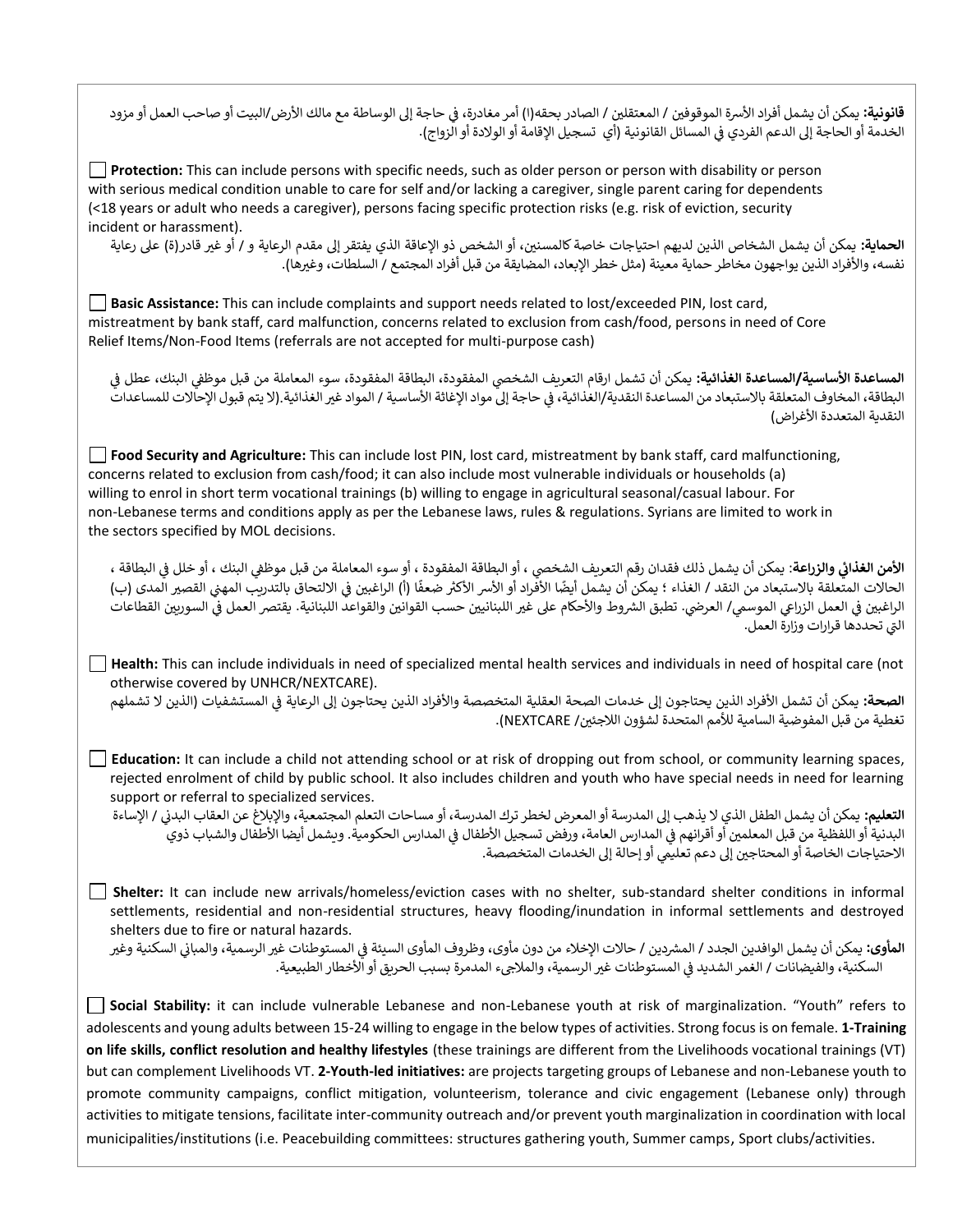<mark>الاستقرار الاجتماعي</mark>: يمكن أن تشمل الشباب اللبنانيين وغير اللبنانيين المعرضين لخطر التهميش. يشير مصطلح "الشباب" إلى المراهقين والشباب الذين تتراوح **ي** .<br>י , أعمارهم بين 15 و 24 عامًا وعلى استعداد للمشاركة في الأنواع التالية من الأنشطة: į

التدريب على المهارات الحياتية وحل النزاعات وأنماط الحياة الصحية. ملاحظة: هذه التدريبات ليست تدريبات مهنية لسبل العيش التي تؤدي عادة إلى التوظيف ، عىل الرغم من أنه يمكن تقديمها بالتوازي لكنها مختلفة وتندرج تحت قطاع االستقرار االجتماع

المبادرات التي يقودها الشباب: المبادرات الشبابية هي مشاريع تستهدف وتشارك مجموعات من الشباب اللبنانيين وغير اللبنانيين وتعزز الحملات المجتمعية وتخفيف : حدة النزاعات والتطوع والتسامح والمشاركة المدنية (هذه المبادرة للبنانيين فقط) من خلال سلسلة من الأنشطة من أجل تخفيف التوترات ، وتسهيل التواصل بين  $\vdots$ المجتمعات و / أو منع تهميش الشباب بالتنسيق مع البلديات / المؤسسات المحلية (على سبيل المثال ، لجان بناء السلام التي تجمع الشباب ، والمخيمات الصيفية ، والنوادي / الأنشطة الرباضية

**Livelihoods:** It can include vulnerable individuals in need of livelihoods services (a) support to businesses including technical and/or financial support (b) willing to enroll in short term vocational trainings and/or on the job trainings (c) willing to engage in Labor Intensive Projects; for Non-Lebanese terms and conditions apply as per the Lebanese laws, rules & regulations. Syrians are limited to work in the sectors specified by MOL decisions. Strong focus is on women, youth and care givers of children engaged in labor.

**سبل العيش:** يمكن أن تشمل الأفراد الأكثر ضعفاً المحتاجين إلى خدمات سبل العيش (أ) الدعم للأعمال ويتضمّن الدعم التقني و/أو المالي (ب) المستعدين للتسجيل في دورات تدريبية مهنية قصيرة المدى و/أو التدريب على المهن من خلال العمل، (ج) المستعدين للانخراط في مشاريع العمل المكثفة؛ تطبق الشروط والأحكام بالنسبة لغير اللبنانيين بحسب القوانين، القواعد، واألنظمة اللبنانية. على سبيل المثال يقتصر عمل السوريين على القطاعات الذي تحددها قرارات وزارة العمل. يجب أن يكون التركيز على النساء والشباب و أولياء أمور الأطفال المعرّضين لعمالة الاطفال.

**Water, sanitation and hygiene:** Only in informal settlements it can include rehabilitation or the construction of latrines, construction of grey water system, de-sludging services, water trucking requests and the distribution of hygiene kit, drainage kit, garbage bins, and water tank. In informal settlements and urban areas, it can include requests for hygiene promotion sessions.

**المياه والصرف الصحي والنظافة الصحية**: فقط فى المخيمات ويمكن أن تشمل إعادة التأهيل أو بناء المراحيض ، بناء نظام المياه المبتذلة ، خدمات إزالة الرواسب ، **ي** Ş ֦֧֦֧֦֧֦֧֦֧֦֧֚֚֡֜֜֜֜֜֜֜֜ طلبات نقل المياه بالشاحنات وتوزيـع أدوات النظافة ، مجموعة الصرف الصحي ، صناديق القمامة ، وخزان المياه . أما في المخيمات والأحياء ، يمكن أن تتضمن Ş l طلبات لجلسات تعزيز النظافة.

#### **Case Narrative وصف الحالة**

*Describe the minimum information required by the receiving agency to be able to respond to the referral. This can include problem description, whether s/he receives other assistance, number in the household, etc. For referrals to SGBV, CP and Protection case management, do not provide details of the case or incident. Explain any accessibility support needs for the case which should be put in place by the service provider to support access.*

صف الحد الأدنى من المعلومات التي تطلبها المنظمة المتلقية لتكون قادرة على الإحالة. يمكن أن يشمل ذلك وصف المشكلة ، سواء كان يتلقى مساعدة أخرى،عدد أفراد الأسرة. لا تقدم تفاصيل الحالة أو الحادث عن حالات العنف القائم على النوع الإجتماعي ،حماية الطفل، ادارة الحالات. الرجاء شرح أي دعم ممكن توفره من اجل *.*تلبية احتياجات الوصول التي يجب وضعها من قبل مزود الخدمة.

## **Consent to Release Information الموافقة على مشاركة المعلومات**